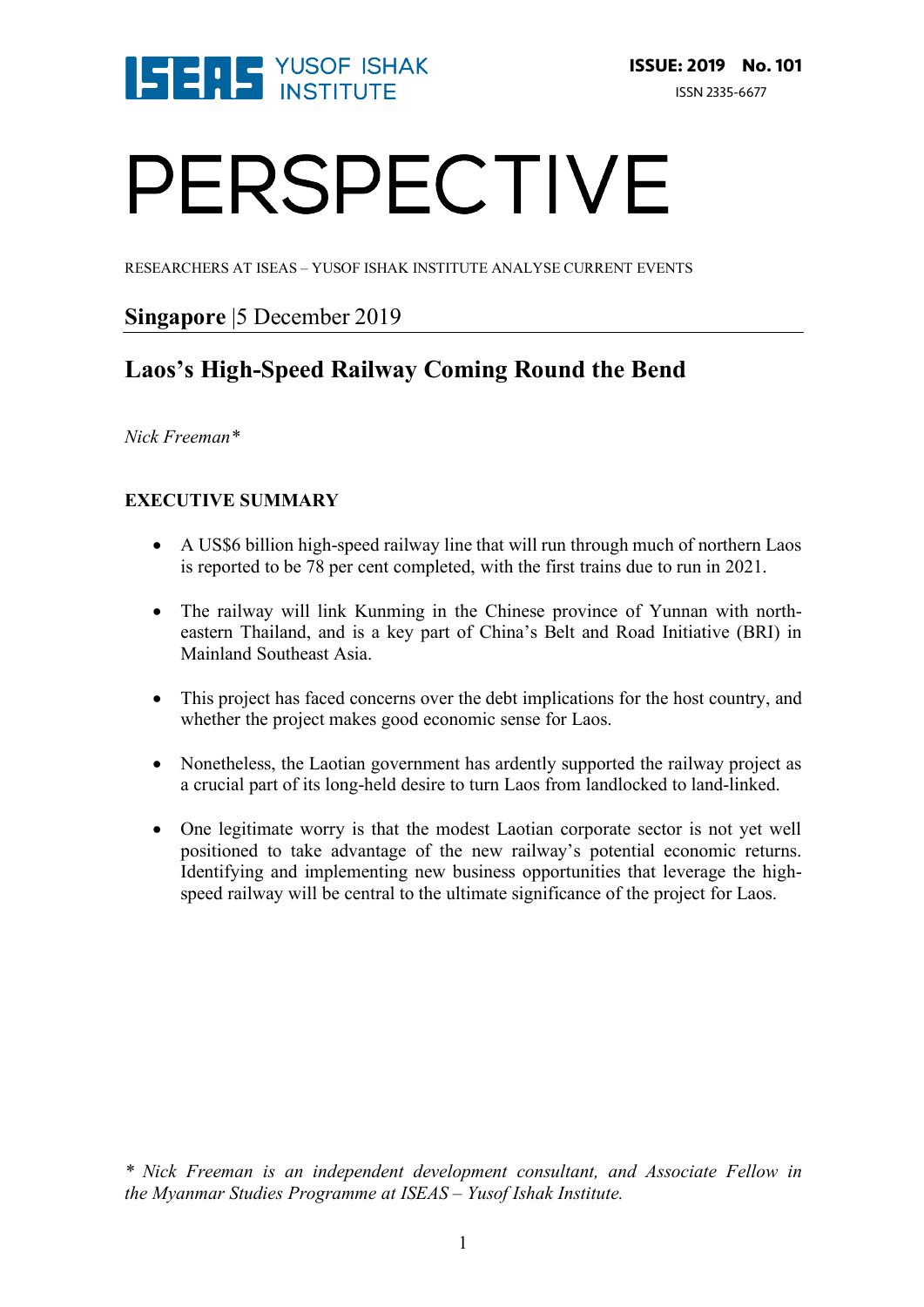

#### **CONTEXT AND HISTORY**

Latest reports suggest that an ambitious high-speed electrified railway track running through Laos and connecting Kunming in China's southwestern province of Yunnan with northeastern Thailand is now 78 per cent complete. All the bridges, tunnels and other structures have been completed; what remains to be done is to lay the track, and to install the signalling and the other 'mechanics' necessary for operations. The first trains are expected to use the line approximately two years from now. Formally announced in 2015, the railway is part of China's Belt and Road Initiative (BRI), and is widely seen as a major step in the Laotian government's long-held desire to turn the country from being land-locked to land-linked.1 For China, completion of the railway will not only link Yunnan directly to Thailand but also connect it to the Malaysian peninsula further south and ultimately to Singapore.2

The 420-kilometer north-south line cuts through a large part of northern and central Laos, starting at Boten on the Laos-China border, passing through Luang Namtha province, then wending its way roughly south through Oudomxay, Luang Prabang and Vientiane provinces, before terminating at a station most likely to be built close to the country's capital, Vientiane.<sup>3</sup> Its construction has been a colossal undertaking, requiring more than 70 tunnels and 150 bridges. Indeed, the line will run through tunnels for almost 200 kilometres.) It will have ten stations in Laos, including one at the former royal capital of Luang Prabang, It will thus allow domestic passenger and freight use. The line will also have some 20 'crossing loops' to allow trains to pass each other on what will be largely a single-line railway. 4

This is not the first railway project in Laos. In the 1890s, the French built a small, sevenkilometer-long railway in the colony's southern panhandle, close to its border with Cambodia. The purpose of that line was essentially to allow for river-boat traffic further up the Mekong River and into Laos, despite the natural obstacle presented by the Khon waterfalls.<sup>5</sup> Operation of that line halted in 1941, following Japanese occupation of French Indochina.

More recently, in 2008 and after years of discussions, the governments of Thailand and Laos agreed to build a three-kilometre-long railway across the Friendship Bridge – the first such bridge across the Mekong River – to connect Nong Khai on the Thai side to a station at Thanaleng on the Laotian side. The governments of Australia and Thailand funded the project. There had been expectations that the line would ultimately run a further 20 kilometres, to Vientiane itself, possibly with French funding, but this never transpired. <sup>6</sup> The result is that a small passenger train runs a few times each way each day, requiring riders to get off at both ends to go through immigration check-points. There have also been vague plans to construct a 220-kilometre-long railway running roughly east-west through Laos's southern panhandle and, connecting north-eastern Thailand with central Vietnam.<sup>7</sup>

For China, the economic and geo-strategic attraction of the new high-speed railway is considerable. It will allow the shipment of goods from southern and south-western China to the markets of Mainland Southeast Asia, without having to depend on aviation or long shipping routes. As in the case of the proposed railway connecting Yunnan to Rakhine State on Myanmar's west coast, and thus to the Indian Ocean, the China-Laos railway will give the former country significantly greater transportation and logistical options in reaching markets and economies to its south and west.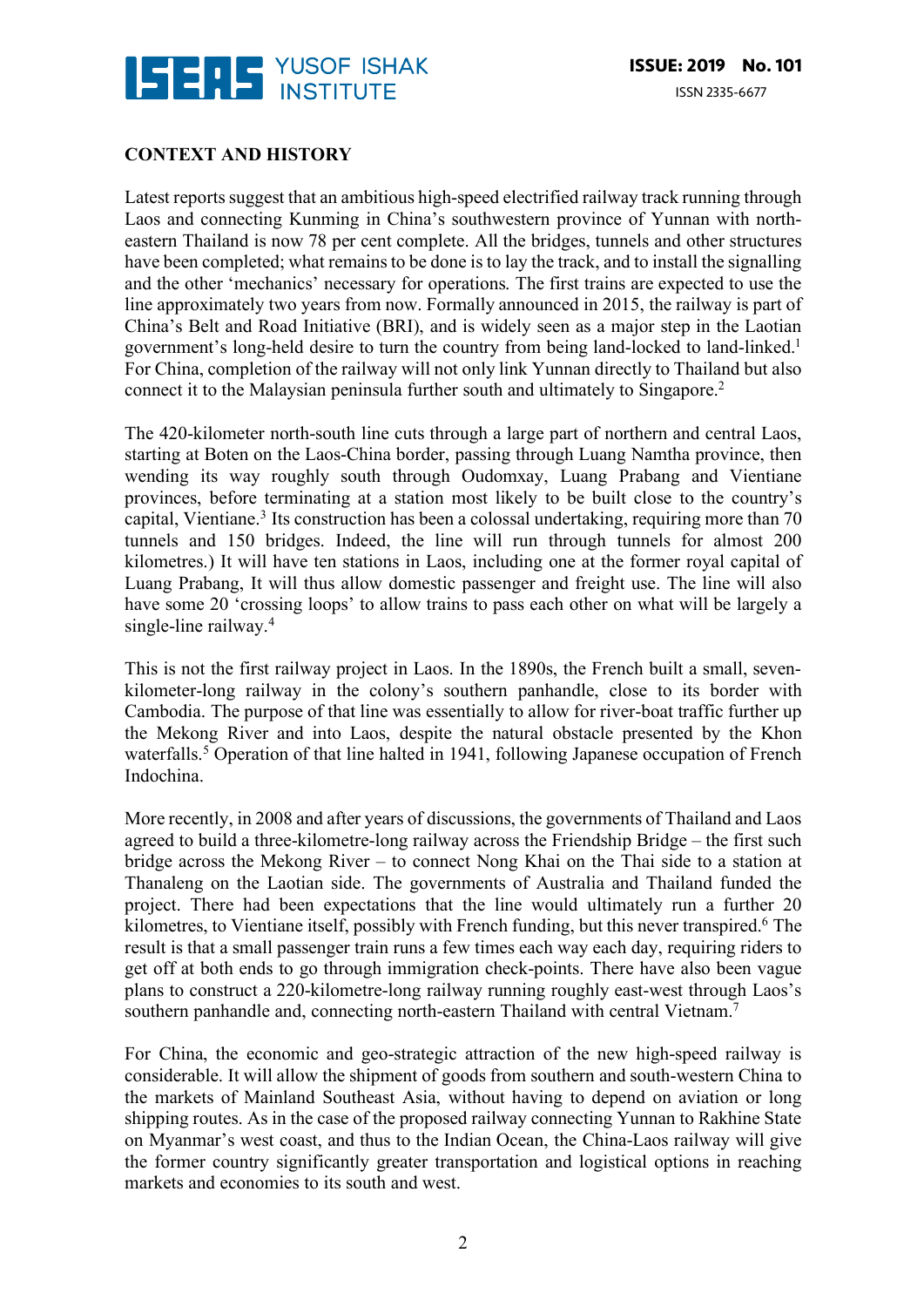

It appears that the new railway will terminate at Vientiane, and not run on to the station at Thanaleng, though the latter could serve as a single trans-shipment point for cargo heading to and from Thailand. In either case, cargo will have to be trans-shipped at least once between Vientiane and Nong Khai, as the gauges of the new line and of that crossing the Friendship Bridge are different.<sup>8</sup> Seamless cargo traffic from Kunming to Bangkok will therefore not be possible, at least for some time, although it has been widely reported that the Thai government is also planning a high-speed railway to link Bangkok and Nong Khai, again with loans from China. If this project does go ahead, it will probably not be operational before 2026 at the earliest.<sup>9</sup>

#### **ECONOMIC CONCERNS**

The cost of the China-Laos railway project is probably the matter that has attracted greatest international attention. That cost is around US\$6 billion, of which 60 per cent or US\$3.5 billion in the form of borrowing from the Export-Import Bank of China. A further 40 per cent, amounting to US\$2.4 billion, is being funded with equity in the form of a special purpose vehicle. This concern is a joint venture company among three Chinese state-owned firms and one Laotian state-owned enterprise. The latter enterprise holds a 30 per cent stake in the new concern. To fund that stake, the Laotian government has committed US\$250 million from the national budget and taken a second loan of US\$480 million from the Export-Import Bank of China. The country's combined debt exposure to that for the railway project is therefore more than US\$1.5 billion.<sup>10</sup> This is a considerable sum for a country with a nominal GDP of around US\$20 billion, and official foreign exchange reserves of around US\$1.1 billion. For the railway to make economic sense, the revenue that it generates will need to be sufficient to permit Laos to service these loans.

In January 2017, the International Monetary Fund cautioned that "the risk of Lao PDR facing external debt distress has risen from moderate to high", and in its latest 'Article IV' report on Laos, released in August 2019, the same organization noted that "the risk of debt distress remains elevated".11 More recently, a Lowy Institute study on the impact of the BRI on various countries' debt levels noted that the total debt that Laos owed to China stood at around 45 per cent of the former's GDP. This figure exceeded those for all other countries considered in the study, including Cambodia, the Democratic Republic of the Congo, and other African and Pacific island states.12 Laos actually has very little private sector external debt, around 13 per cent of total external debt as of 2015. But it has higher levels of multilateral debt, 23 per cent of the total, and of bilateral debt, 64 per cent. Around 60 per cent of this debt is denominated in US Dollars, with smaller amounts in Yuan, Yen, Euros and Baht.13

When the Laotian government first debated the high-speed railway project in 2013, the same year that China announced the BRI, some reports intimated that Laos would provide "underground mineral reserves" as collateral for the loan financing. Thus, if the revenues from the railway were not sufficient to service the debt, the lender would presumably have rights to mineral extraction as an alternative means of securing repayment.<sup> $14$ </sup> Whether or not this is included in the financing terms of the railway, which is not backed by a sovereign guarantee, it has raised the spectre of the kind of debt default seen in other countries. Such default has resulted in China taking ownership of strategically important physical assets.<sup>15</sup>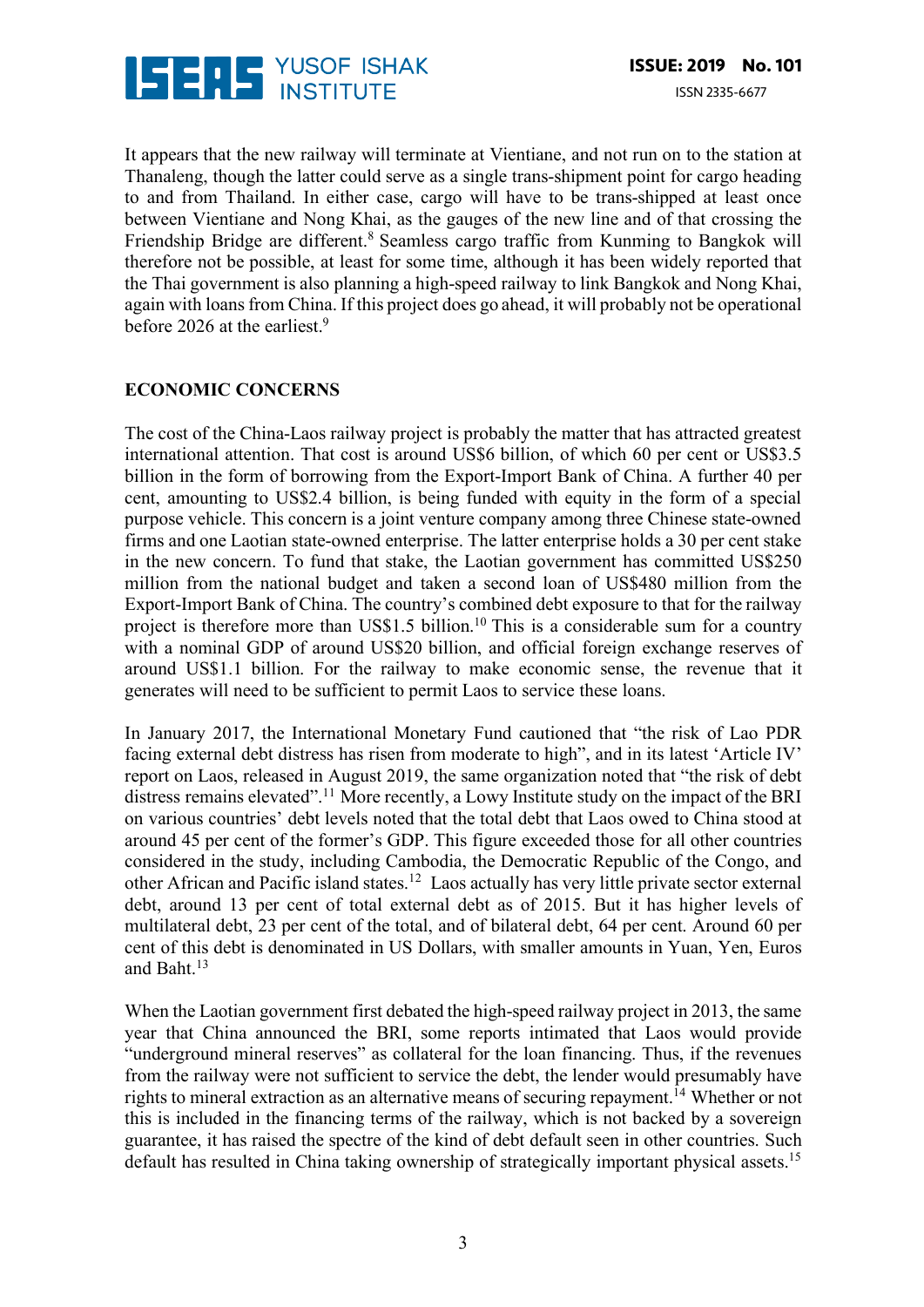

One widely reported example of this outcome has been the Hambantota port project in Sri Lanka, also funded using China Eximbank loans.

In Laos itself, greatest domestic concern over the high-speed railway has probably been around the issue of adequate compensation for the communities adversely affected by this giant construction project.16 Another point of contention has been the number of Chinese working to build the line, and conversely the lack of Laotian companies and workers contracted to take part in its construction. As in a number of other Mainland Southeast Asian countries close to China, there is growing worry in Laos about the burgeoning economic clout of the 'Middle Kingdom' and the extent to which the economy is being subsumed by that of the powerful neighbour to the north. The increased presence of Chinese nationals in northern border areas of Laos also brings concerns. But. as China is the largest investor in the country's modest economy, pragmatism dictates that Laos find ways to absorb and harness Chinese capital, even without considering the close ideological ties between the two leaderships.

#### **FINDING THE OPTIMAL STRATEGY**

If the downside risks of this railway project for Laos — largely in the form of excessive debt — are known, what potential upside economic opportunities does it offer the country? The World Bank appears broadly optimistic. In a recent report it suggested that the railway was "expected to bring significant economic benefits to Lao PDR if important complementary economic reforms are undertaken in tandem." But the report also cautions that it "remains to be seen how economically profitable the railway will be and how the operating costs will be funded once construction is complete".17

A key determinant of the railway's commercial viability will be the extent to which it can generate new traffic, both cargo and passenger traffic, and particularly transit traffic between China and Thailand. A simple migration of extant traffic and cargo from roads to the new railway line is unlikely to be sufficient. But the generation of new traffic will in turn require infrastructure and logistics planning to ensure that the railway is well served by roads, cargo hub points and other platforms to allow Laotian companies can take advantage of the railway. There is a need for policy-makers to start thinking about economic corridors, and how best to leverage the new railway line to benefit the provinces through which it will run. There may even be a need to re-think some existing development plans; this process will also entail discussions with Laos's development partners. Considerable lessons can be learnt, both good and bad, from other trans-border railway projects and from other infrastructure projects about how to ensure that countries through which they run also benefit. Forecasts of the likely passenger and cargo figures for the railway vary. Some critics argue that the figures used in the feasibility study for the railway are too bullish. However, a recent analysis using a geographical simulation model suggests that Laos will benefit from the railway mostly through passenger traffic, service provision for passengers, and 'transitoriented development'.18

The extent to which 'soft infrastructure' like customs clearance can be made smooth and reliable will also determine the attractiveness of the railway. In the latest iteration of the World Bank's "Doing Business" report, Laos scores relatively well in ease of trading across borders. Its rank of seventy-eighth in that area is its highest rank across the ten "Doing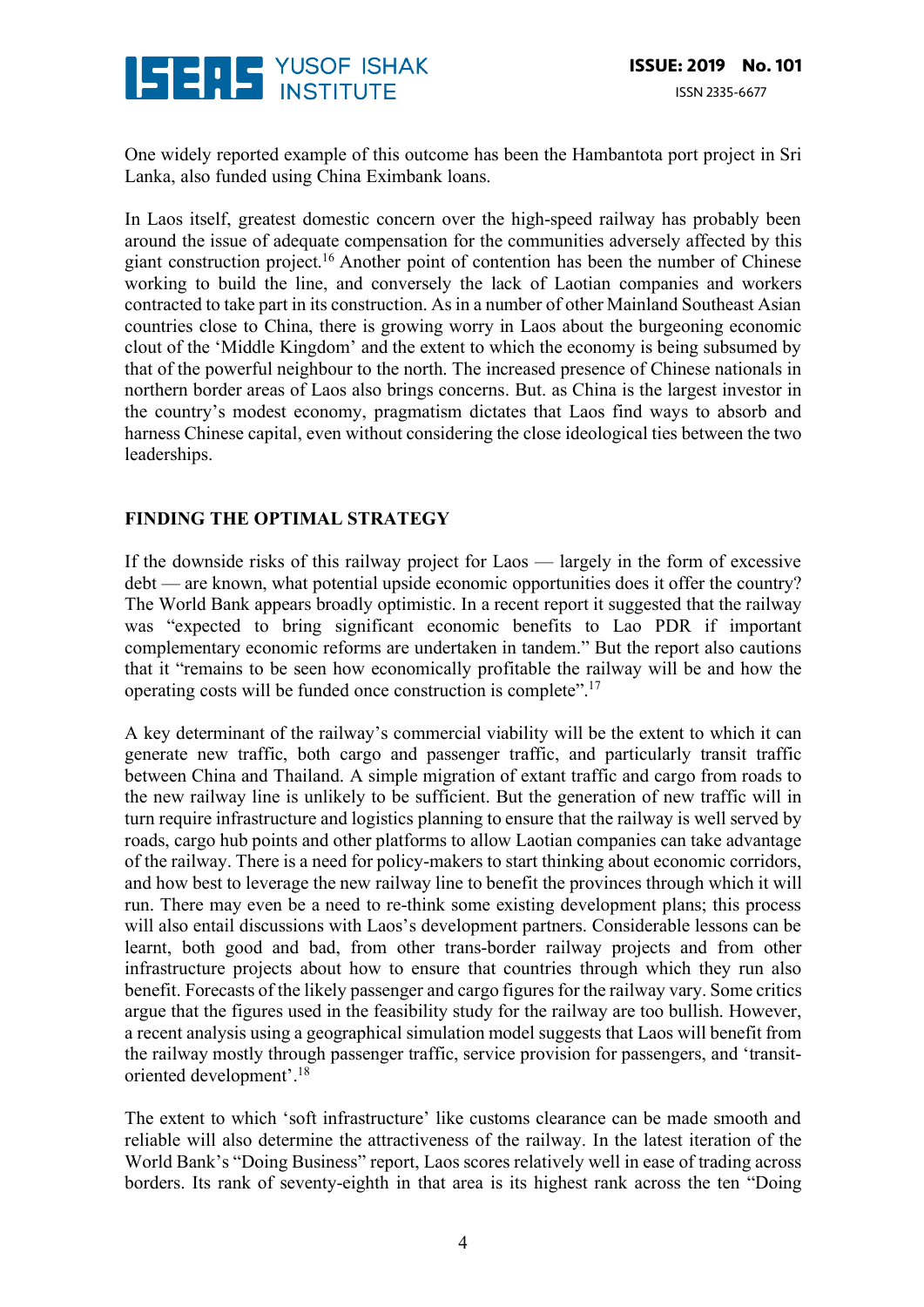

 

Business" measures; its overall ranking is one hundred and fifty-fourth.<sup>19</sup> The World Bank's Logistics Performance Index shows a broadly similar picture, ranking Laos eighty-second overall, with clear potential for improvement in areas such as customs, tracking, timeliness of shipments, quality of logistics providers, and others.

It is also important that the Laotian corporate sector adopt a proactive stance in preparing for the railway's entering into operation, and scoping out the business opportunities that will arise from it. Having largely missed out on participation in its construction, domestic firms should not adopt a wait-and-see approach to its operation. Further, these opportunities need not only concern large companies, of which Laos has relatively few. They may also create numerous openings for small and medium-sized firms, if they can identify possible new market demand. A lack of prior experience of large-scale railway development may hamper Laotian firms, and it might be difficult to envisage what will transpire. But it does not require too much imagination, innovation and long-term planning to come up with business plans focused on harnessing the impact of the new railway service.

Regardless of one's opinions of the high-speed line's intrinsic merits, opportunity costs and not inconsiderable risks, its arrival is now beyond question. The train, as they say, has definitely left the station. The priority now for Laos is to try and capitalise on it, and to derive the best possible return on the investment and debt commitments that it has made. With the right kind of strategic approach, on the part of both the public and private sectors, the railway could prove to be a fillip for the economy of Laos, which has for too long been overly dependent on just a few business sectors, as well as the largesse of development partners. Laos needs to be on board to leverage the railway's operations as a means to diversify the economy into new areas of business — areas of business that were not feasible or commercially viable before. But that will not happen organically. It will require planning and execution.

<sup>&</sup>lt;sup>1</sup> In April 2013, the *Financial Times* reported that the Laotian leadership gave approval to commence negotiating a loan with China to underwrite the railway project. See "Laos high-speed rail: China's ticket to southeast Asia and beyond", *Financial Times*, 9 April 2013 (https://www.ft.com/content/8fd5ed45-ca71-3f42-a513-0152c749e2b4, downloaded 12 November 2019).

<sup>&</sup>lt;sup>2</sup> For a good overview of the project, see "Landlocked Laos on track for controversial China rail link", *Nikkei Asian Review,* 24 June 2017 (https://asia.nikkei.com/Politics/Internationalrelations/Land-locked-Laos-on-track-for-controversial-China-rail-link, downloaded 12 November 2019).

<sup>&</sup>lt;sup>3</sup> The precise location of the station is still not in the public domain, but it is expected to be somewhere to the south of the capital, and possibly close to a proposed new airport.

<sup>4</sup> Probably the most thorough analysis of the railway project to date is Scott Morris, "The Kunming-Vientiane Railway: The Economic, Procurement, Labor, and Safeguards Dimensions of a Chinese Belt and Road Project", Center for Global Development, Policy Paper 142, 17 May 2019 (https://www.cgdev.org/publication/kunming-vientiane-railway-economic-procurementlabor-and-safeguards-dimensions-chinese, downloaded 12 November 2019).

<sup>&</sup>lt;sup>5</sup> For further details, and some remarkable photos of boats being transported on the railway, see "The Mysterious Khon Island Portage Railway", *Historic Vietnam*, 14 June 2014

<sup>(</sup>www.historicvietnam.com/the-mysterious-khon-island-portage-railway, downloaded 12 November 2019).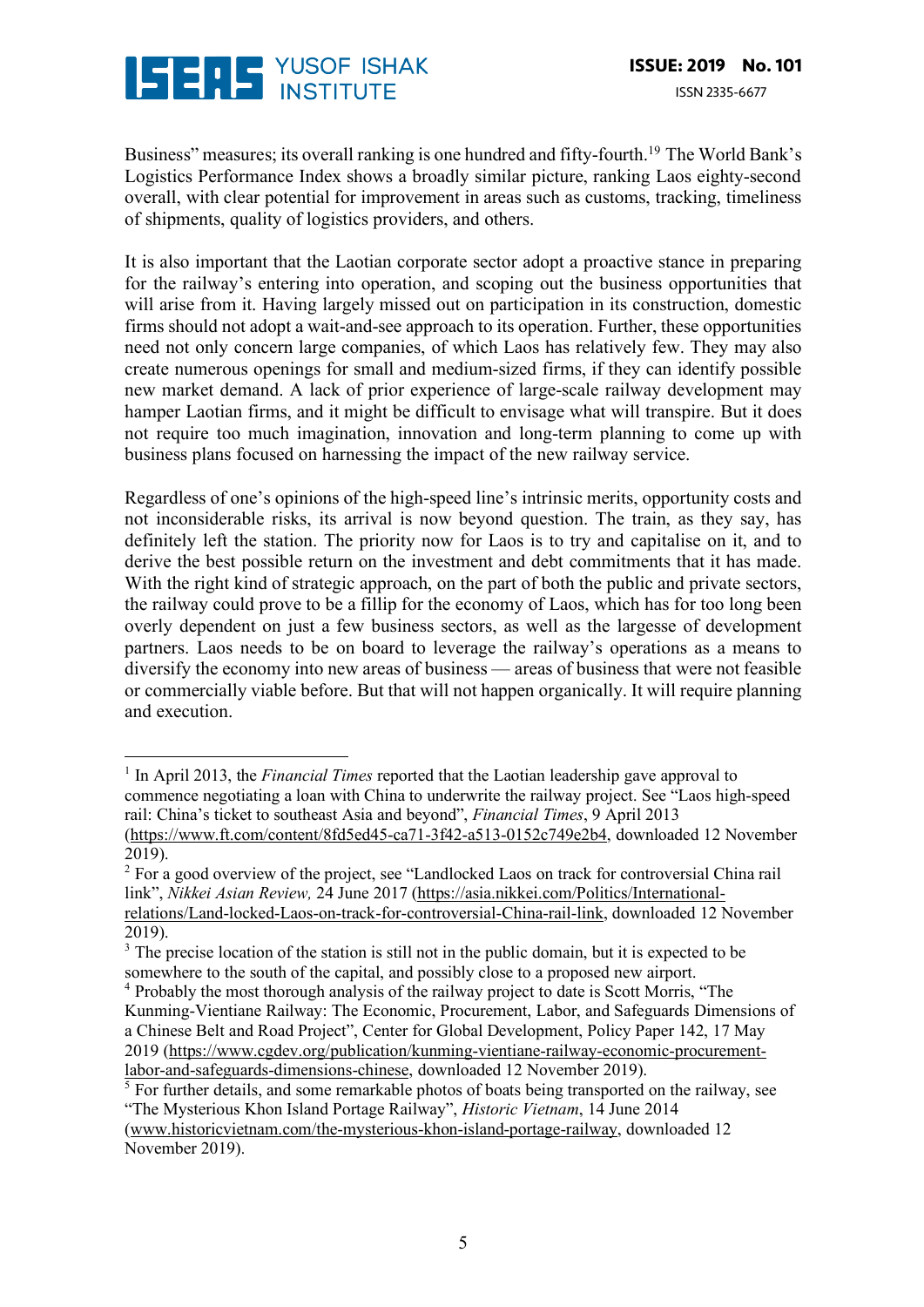

<sup>6</sup> See 'Thai-Laos Rail Link", *Railway Technology* n.d. (https://www.railwaytechnology.com/projects/thai-laoslink, downloaded 12 November).

<sup>7</sup> A build and operate contract for this project was signed in late 2012, but it has not led to construction. There are, however, a privately owned 'dry port', bonded warehouse and logistics hub in Savannakhet.

<sup>8</sup> It is perhaps worth noting that on the Trans-Mongolian railway, the 'bogies' of the trains are changed at the Sino-Mongolian border, because of the differing gauges. Passengers may remain on the train, as the carriages are lifted into the air, and the bogies swapped over.

<u> 1989 - Andrea San Andrew Maria (h. 1989).</u><br>1900 - Andrew Maria (h. 1980).

<sup>9</sup> Malaysia's planned high-speed railway project, first announced in 2010 and meant to run down the peninsula to Singapore, is currently postponed, following the recent change in government. The principal reason for this postponement is Kuala Lumpur's concern over the elevated costs.

<sup>10</sup> The loan terms are believed to be for 35 years, with a five-year grace period, and an interest rate of 2.3 per cent.

<sup>11</sup> International Monetary Fund "Lao People's Democratic Republic: 2019 Article IV Consultation" country report, 8 August 2019

(https://www.imf.org/en/Publications/CR/Issues/2019/08/08/Lao-Peoples-Democratic-Republic-2019-Article-IV-Consultation-Press-Release-Staff-Report-48577, downloaded 12 November 2019).

<sup>12</sup> Roland Rajah, Alexandre Dayant and Jonathan Pryke, "Ocean of Debt? Belt and Road and Debt Diplomacy in the Pacific", Lowy Institute, 21 October 2019

(https://www.lowyinstitute.org/publications/ocean-debt-belt-and-road-and-debt-diplomacy-pacific, downloaded 12 November 2019). A recent report by the Center for Global Development suggested that eight BRI recipient countries are at an elevated risk of debt distress: Djibouti, Kyrgyzstan, Laos, the Maldives, Mongolia, Montenegro, Pakistan, and Tajikistan; "Belt and Road Initiative Heightens Debt Risks in Eight Countries, Points to Need for Better Lending Practices", Center for Global Development Press Release, 4 March 2018 (https://www.cgdev.org/article/chinas-belt-androad-initiative-heightens-debt-risks-eight-countries-points-need-better, downloaded 12 November 2019).

<sup>13</sup> International Monetary Fund, "Lao People's Democratic Republic: Debt Sustainability Analysis", 6 January 2017 (https://www.imf.org/en/Publications/CR/Issues/2017/02/15/Lao-People-s-Democratic-Republic-2016-Article-IV-Consultation-Press-Release-Staff-Report-and-44669, downloaded 12 November 2019).

<sup>14</sup> See "Laos ruling party agrees to pursue China rail loan", *Radio Free Asia*, 2 April 2013 (https://www.rfa.org/english/news/laos/rail-04022013200531.html, downloaded 12 November 2019).

<sup>15</sup> One press report suggested that the US\$480m loan is "guaranteed by the railway's future income as well as two mining concessions"; "Laos on a fast track to a China debt trap", *Asia Times,* 29 March 2018 (https://jclao.com/laos-on-a-fast-track-to-a-china-debttrap/, downloaded 12 November 2019). There do seem to be precedents for this kind of arrangement. It was reported that in 2009 Laos 'repaid' China for building a new stadium for the Southeast Asian Games with 300 hectares of land on the outskirts of the capital. "Laos and China come to terms on loan interest rate for railway project", *Radio Free Asia*, 4 January 2016 (https://www.rfa.org/english/news/laos/laos-china-come-to-terms-on-loaninterest-rate-for-railway-project-01042016163552.html, downloaded 12 November 2019). <sup>16</sup> See "Chinese railway project in Laos leaves farmers in the lurch", *Radio Free Asia*, 10 January 2019 (https://www.rfa.org/english/news/laos/lao-farmer-railway-01102019160842.html, downloaded 12 November 2019).

<sup>17</sup> The World Bank, "The Belt and Road Initiative Network: Lessons from the Lao-China Railway Project", *East Asia and Pacific Economic Update, October 2019: Weathering Growing Risks*,